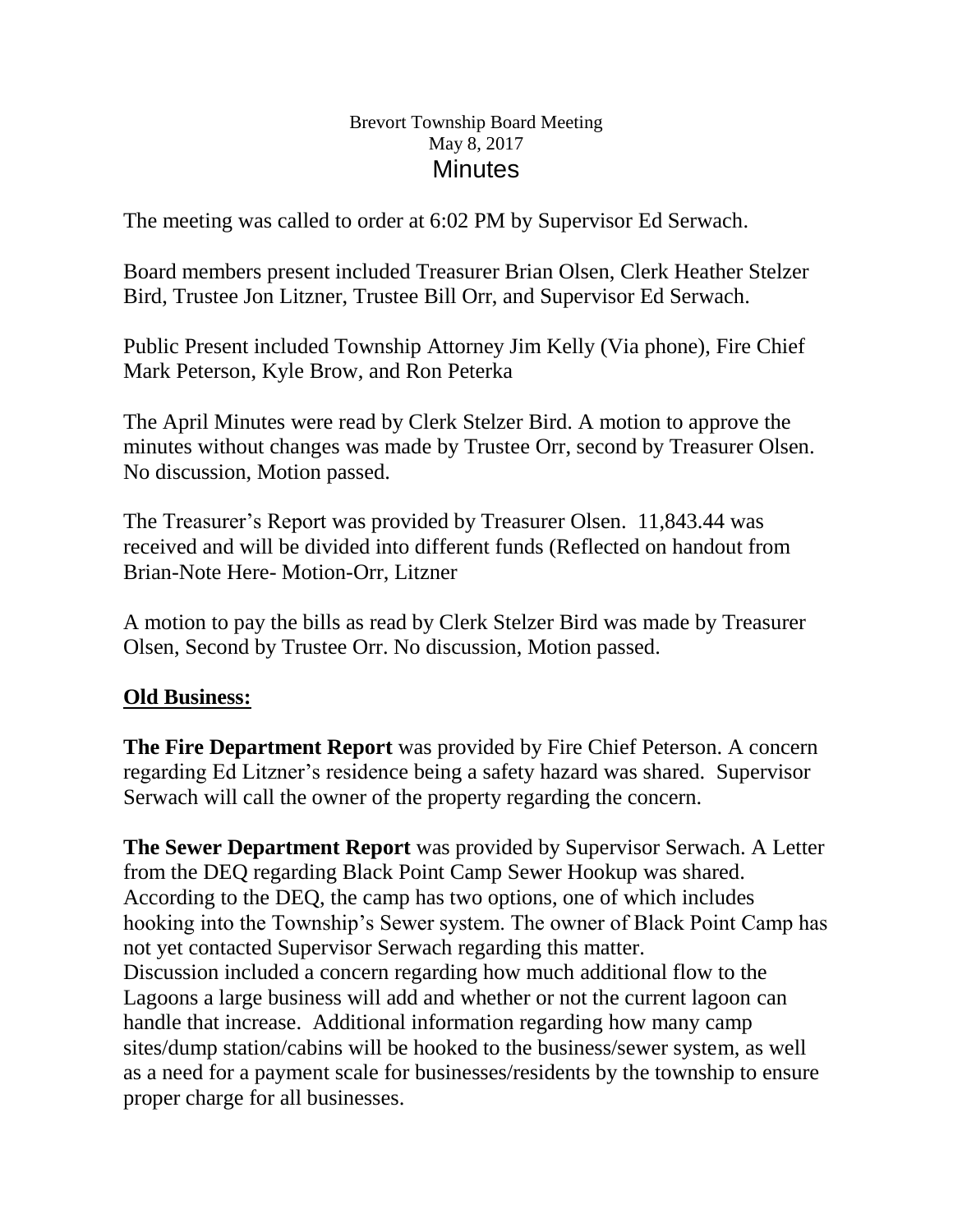**Assessor Report**- None

# **Roads Committee Report**- None

#### **New Business:**

Residents have shared a concern regarding the need for a Noise Ordinance due to recent, ongoing, increase in night time noise on Church Rd.

Supervisor Serwach asked the Township's attorney to be present for this discussion via phone. Mr. Kelly will create a sample ordinance which be presented for the June Board Meeting.

Discussion included whether or not the persecutor will support this ordinance or will the township need to use their own attorney. Trustee Litzner reported that the prosecutor will not enforce the ordinance. Also discussed was the possibility that the Sherriff's department will enforce the ordinance but the township may need to enforce it further. Supervisor Serwach will follow up with prosecutor.

## **Grass Maintenance Bids:**

4 Bids were received by Clerk Stelzer Bird. Each bid was provided for review by each board member.

Tabled until a special meeting.

## **Foreclosed Properties:**

A discussion regarding the following foreclosed properties:

Parcel # 002-132-014-00, Property address: 3874 M-123, Moran, MI 49760 Parcel # 002-600-026-00, Property address: Adolfus Street, Moran, Mi 49760 Parcel # 002-600-045-23, Property address: Francis Street, Moran, Mi 49760 Parcel # 002-600-045027, Property address: 1971 Charlotte Street, Moran, MI 49760

A motion to not accept properties was made by Clerk Stelzer-Bird, second by Trustee Orr. No discussion, Motion passed.